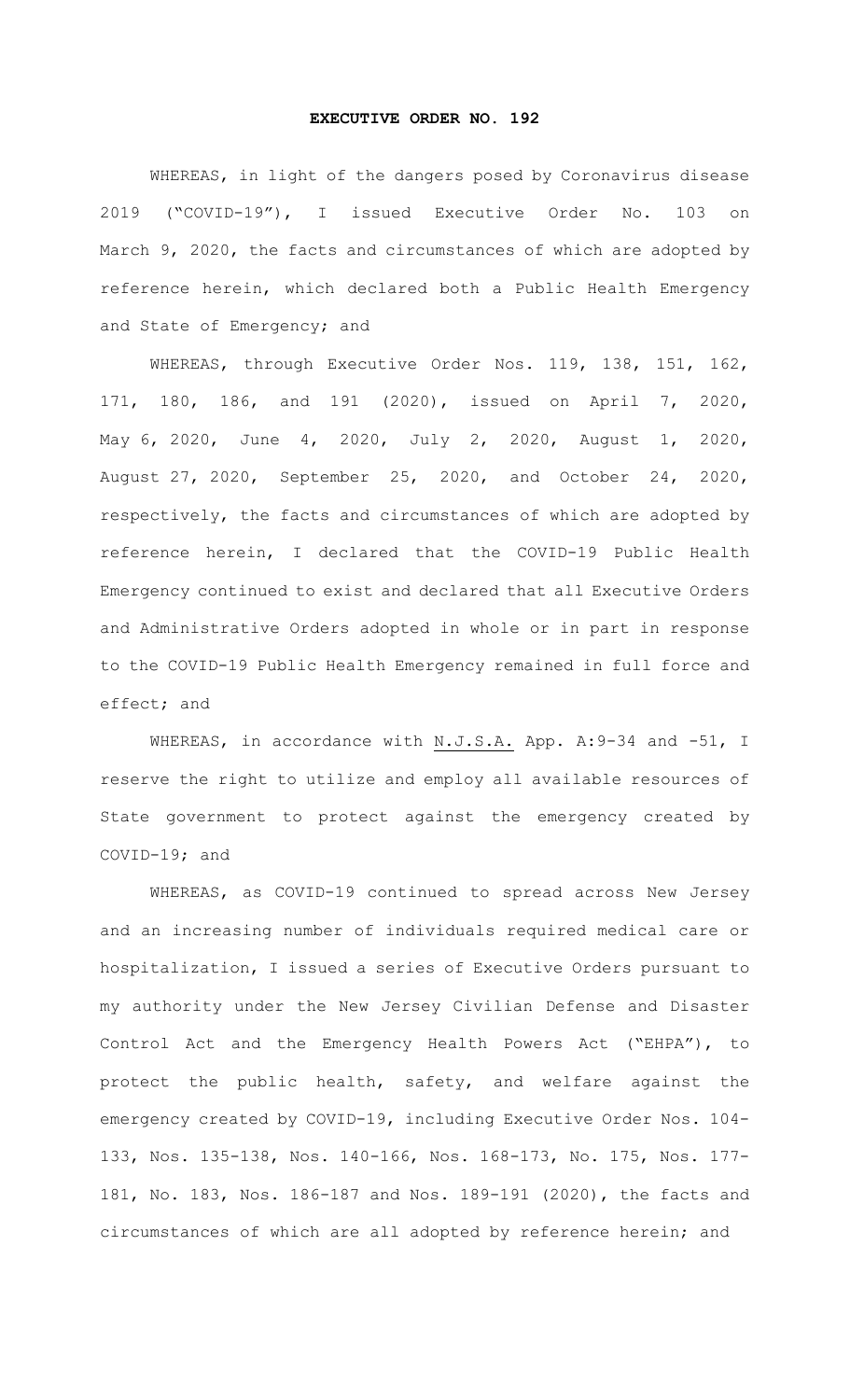WHEREAS, during that time, essential retail businesses and many other types of businesses continued to operate, and it was necessary to impose strict COVID-19 mitigation protocols on those businesses to protect the health of workers and of the community; and

WHEREAS, after consultation with officials from the Department of Health ("DOH"), I announced a multi-stage New Jersey's Road Back Plan (the "Plan") for the methodical and strategic reopening of businesses and activities based on scientific data and metrics concerning the level of disease transmission risk and essential classification; and

WHEREAS, part of the Plan required imposing health and safety protocols on businesses that were permitted to resume partial or total operations in order to protect visitors, customers, and the workforce; and

WHEREAS, now that a more significant portion of the State's workforce has returned to in-person work, and as the State's economy continues to gradually reopen, it is necessary to ensure broad application of relevant health and safety standards to protect workers across all industries; and

WHEREAS, given the recent upticks in the rate of reported new cases across all counties in the State, the use of mandatory health and safety protocols for all industries can help guard against continuing spread and ensure that New Jersey's workers feel safe and supported at their places of work; and

WHEREAS, the federal Occupational Safety and Health Administration ("OSHA") has not issued occupational safety or health standards specific to COVID-19; and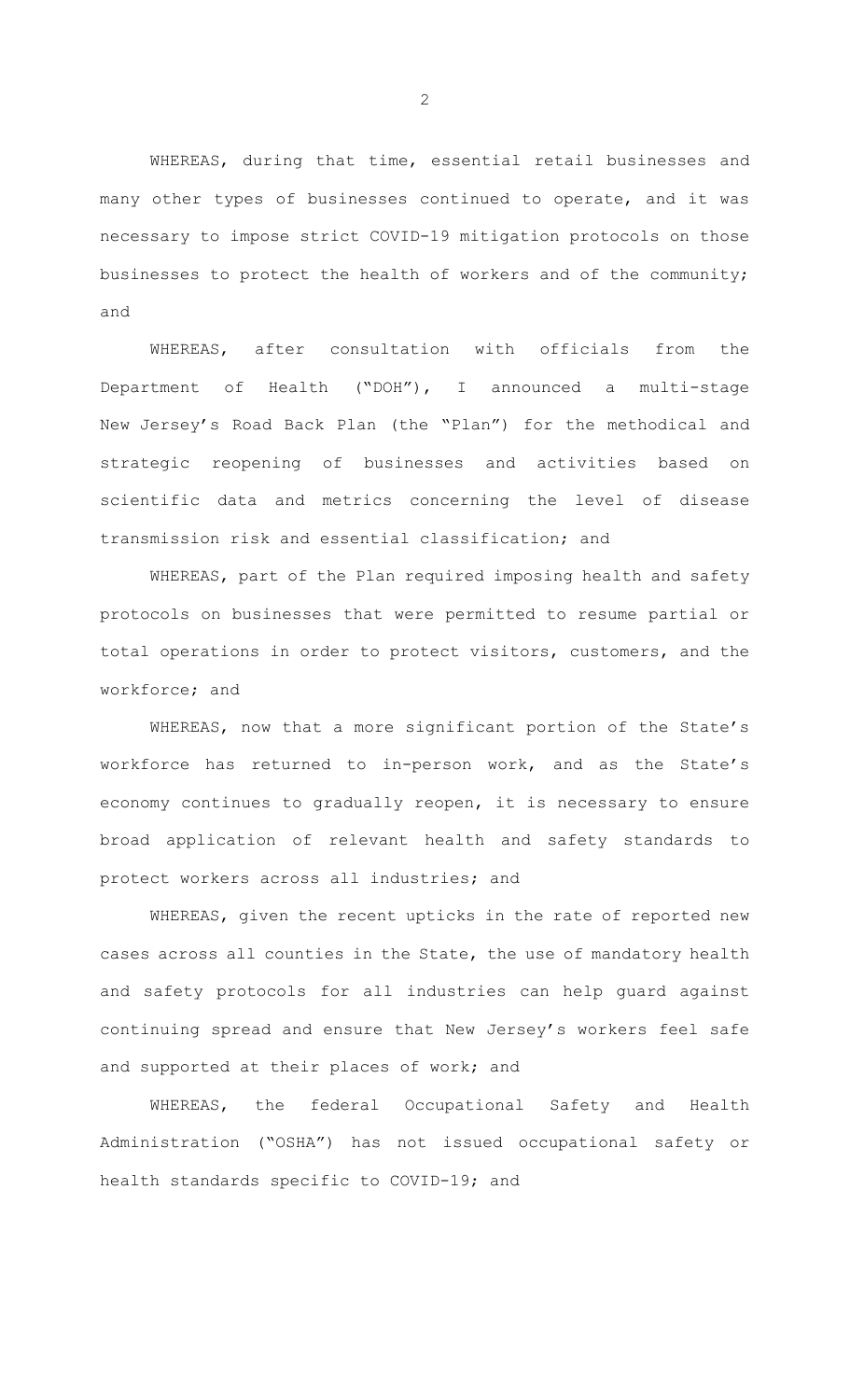WHEREAS, expanding application of critical COVID-19 protocols to workplaces that have resumed physical operations will require increased investigative and enforcement capacity to efficiently address worker complaints of insufficient compliance with such protocols; and

WHEREAS, Public Employees Occupational Safety and Health ("PEOSH") has already established a process for considering health and safety complaints raised by public sector employees in New Jersey; and

WHEREAS, imposing new safety protocols will require training of both employers and employees to encourage full compliance, so as to ensure public health and safety; and

WHEREAS, the Constitution and statutes of the State of New Jersey, particularly the provisions of N.J.S.A. 26:13-1 et seq., N.J.S.A. App. A: 9-33 et seq., N.J.S.A. 38A:3-6.1, and N.J.S.A. 38A:2-4 and all amendments and supplements thereto, confer upon the Governor of the State of New Jersey certain emergency powers, which I have invoked;

NOW, THEREFORE, I, PHILIP D. MURPHY, Governor of the State of New Jersey, by virtue of the authority vested in me by the Constitution and by the Statutes of this State, do hereby ORDER and DIRECT:

1. Effective at 6:00 a.m. on Thursday, November 5, 2020, every business, non-profit, and governmental or educational entity (hereinafter collectively referred to as "employers" or "employer"), that requires or permits its workforce, whether in part or as a whole, to be physically present at a worksite to perform work is required to abide by the following requirements, at minimum, to protect employees, customers, and all others who come into physical contact with its operations: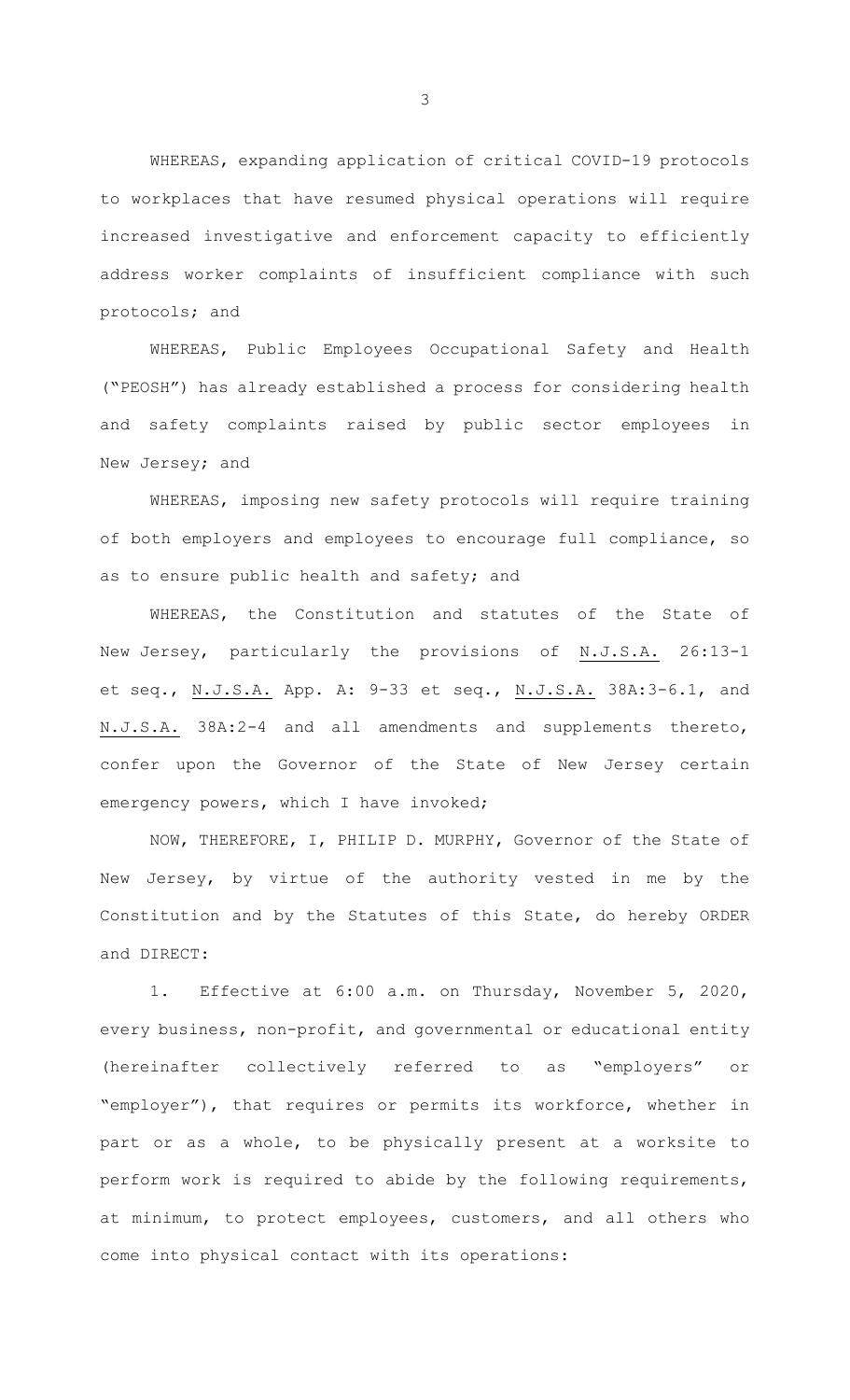- a. Require that individuals at the worksite maintain at least six feet of distance from one another to the maximum extent possible, including but not limited to during worksite meetings, orientations and similar activities that would traditionally require individuals to be present in a single room or space and in close proximity, in common areas such as restrooms and breakrooms, and when individuals are entering and exiting the workplace. Where the nature of an employee's work or the work area does not allow for six feet of distance to be maintained at all times, employers shall ensure that each such employee wears a mask as provided in subsection b. and shall install physical barriers between workstations wherever possible.
- b. Require employees, customers, visitors, and other individuals entering the worksite to wear cloth or disposable face masks while on the premises, in accordance with Centers for Disease Control and Prevention ("CDC") recommendations, except where the individual is under two years of age or where it is impracticable for an individual to wear a face mask, such as when the individual is eating or drinking or where a service being provided by the employer cannot be performed on an individual who is wearing a mask;

## i. *Masking requirements specific to employees:*

1. Employers may permit employees to remove face masks when the employees are situated at their workstations and are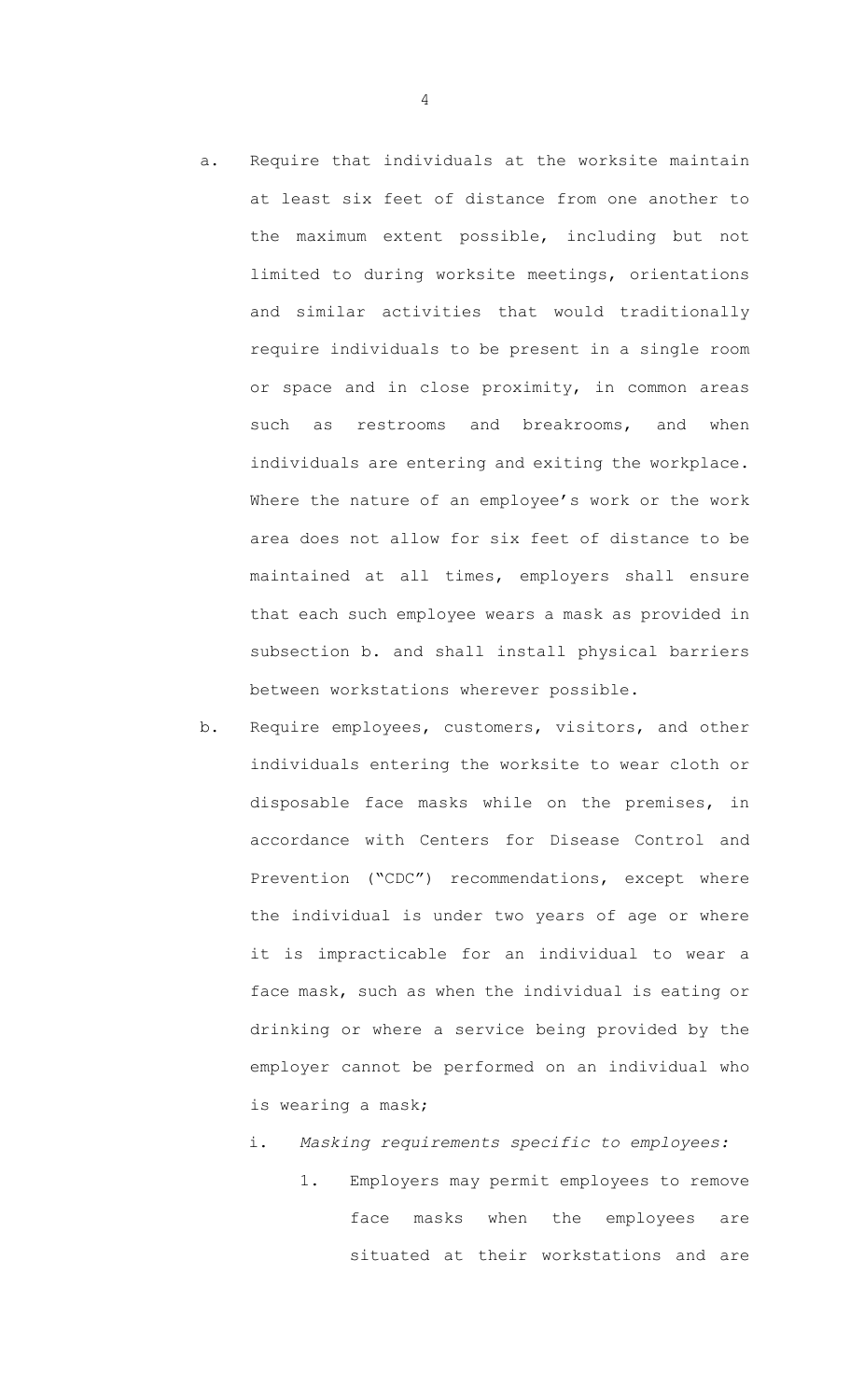more than six feet from other individuals at the workplace, or when an individual is alone in a walled office;

- 2. Employers must make available, at their expense, such face masks to their employees;
- 3. Nothing in this subsection shall prevent employees from wearing a surgical-grade mask or other more protective face mask, or interfere with the employer's obligation to provide employees with more protective equipment if it is otherwise required because of the nature of the work involved; and
- 4. Employers may deny entry to the worksite to any employee who declines to wear a face mask, except when doing so would violate State or federal law. Where an employee cannot wear a mask because of a disability, an employer may, consistent with the Americans with Disabilities Act ("ADA") and/or New Jersey Law Against Discrimination ("NJLAD"), be required to provide the employee with a reasonable accommodation unless doing so would be an undue hardship on the employer's operations. An employer may require employees to produce medical documentation supporting claims that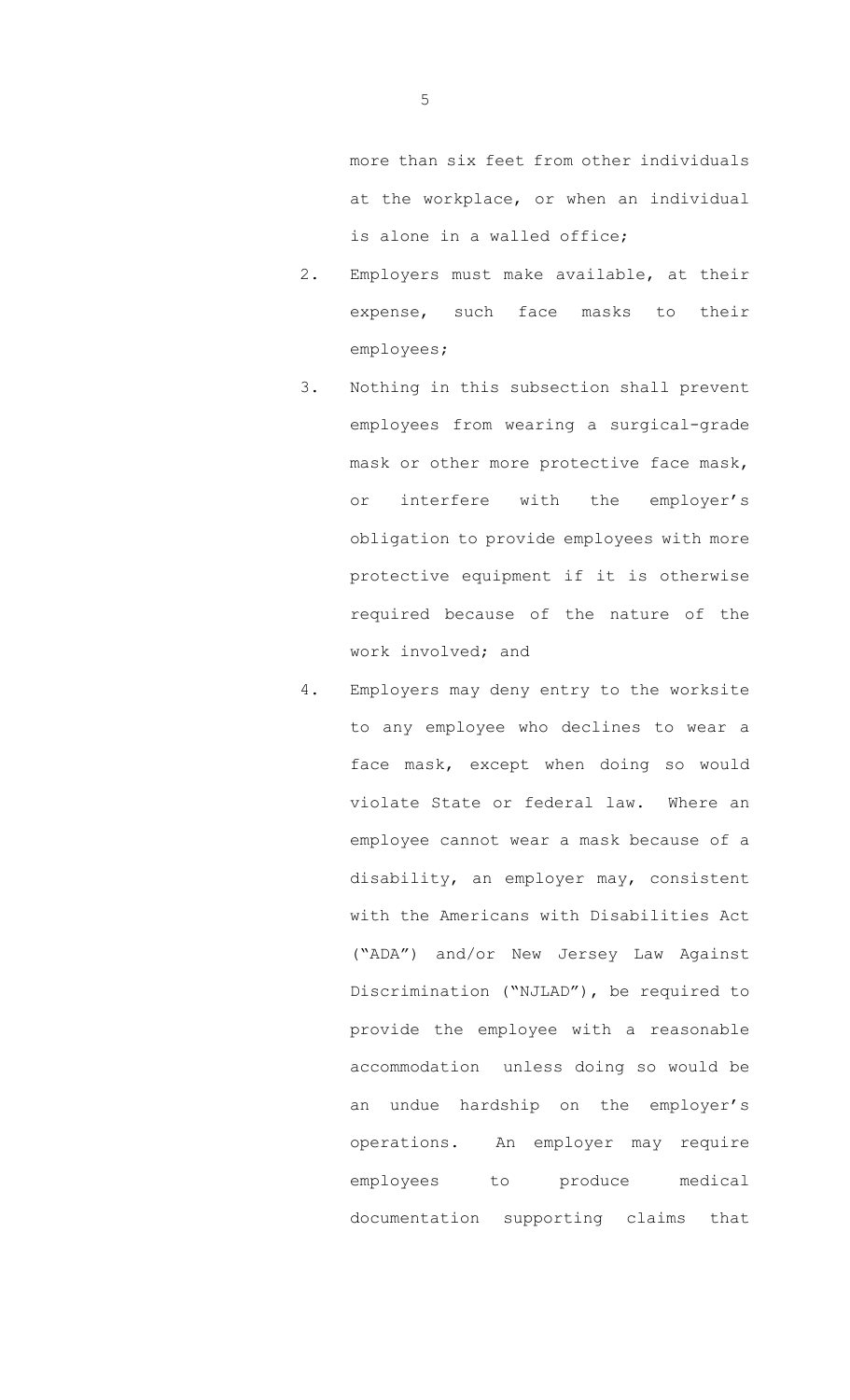they are unable to wear a face mask because of a disability.

- ii. *Masking requirements specific to customers and visitors:*
	- 1. Employers may deny entry to the worksite to any customer or visitor who declines to wear a face mask, except when doing so would violate State or federal law. The employer may be required to provide a customer or visitor who declines to wear a mask due to a disability services or goods via a reasonable accommodation, pursuant to ADA and NJLAD, unless such accommodation would pose an undue hardship on the employer's operations; and
	- 2. Where a customer or other visitor declines to wear a face mask on the premises due to a disability that inhibits such usage, neither the employer nor its employees shall require the individual to produce medical documentation verifying the stated condition, unless production is otherwise required by State or federal law.
- iii. Any prior requirements imposed by an Executive Order restricting the ability of an employer to require the production of medical documentation, or to deny entry to a customer,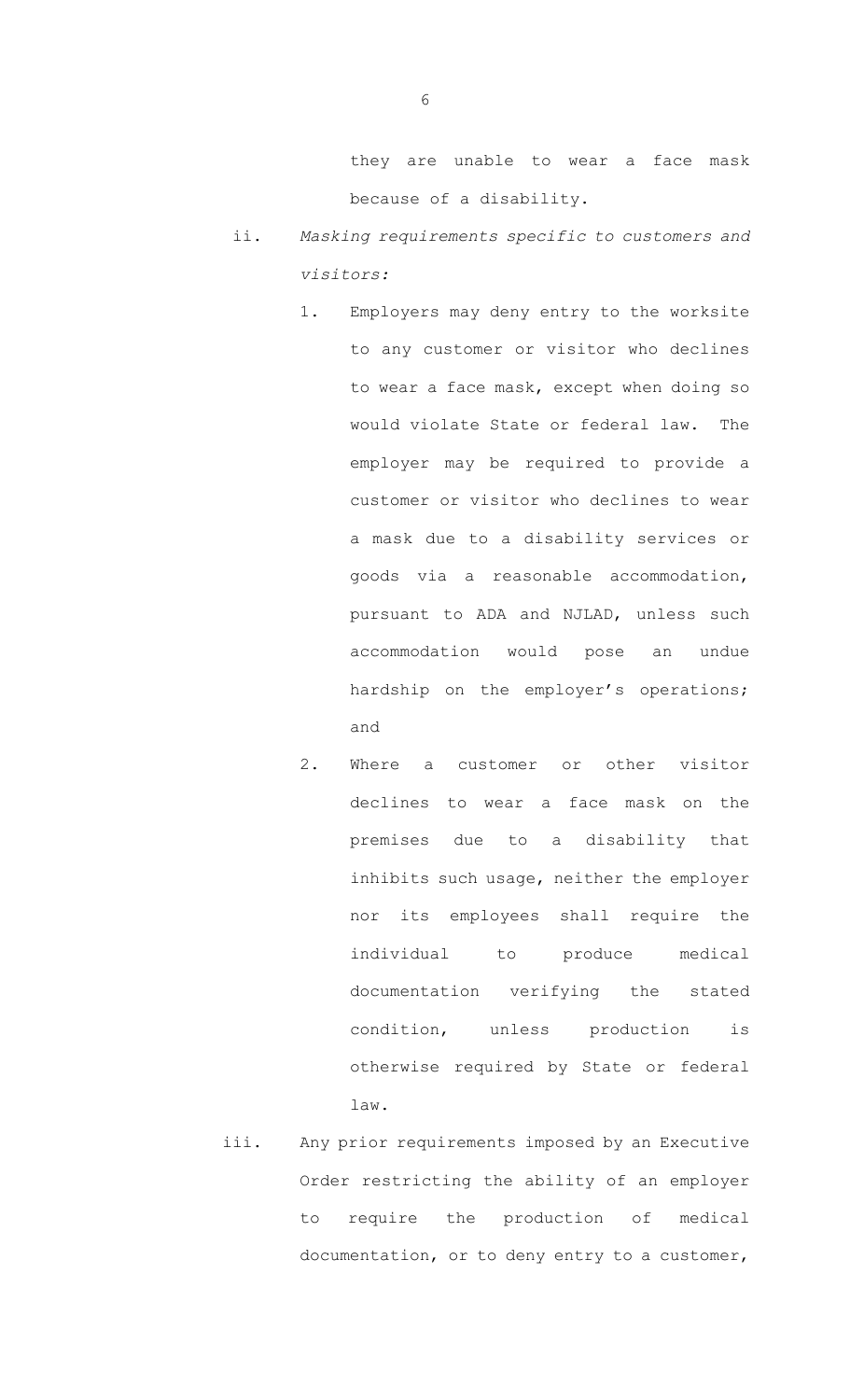employee, or other visitor to the worksite that refuses to wear a face mask, that are inconsistent with the terms of this Paragraph are hereby superseded.

- iv. Subsection b. shall not apply to employers subject to Executive Order No. 175 (2020).
- c. Provide sanitization materials, such as hand sanitizer that contains at least 60% alcohol and sanitizing wipes that are approved by the United States Environmental Protection Agency for SARS-CoV-2 virus to employees, customers, and visitors at no cost to those individuals;
- d. Ensure that employees practice regular hand hygiene, particularly when such employees are interacting with the public, and provide employees break time for repeated handwashing throughout the workday and access to adequate hand washing facilities. Employers may adopt policies that require employees to wear gloves in addition to regular hand hygiene. Where an employer requires its employees to wear gloves while at the worksite, the employer must provide such gloves to employees; e. Routinely clean and disinfect all high-touch areas
- in accordance with DOH and CDC guidelines, particularly in spaces that are accessible to employees, customers, or other individuals, including, but not limited to, restrooms, hand rails, door knobs, other common surfaces, safety equipment, and other frequently touched surfaces including employee used equipment, and ensure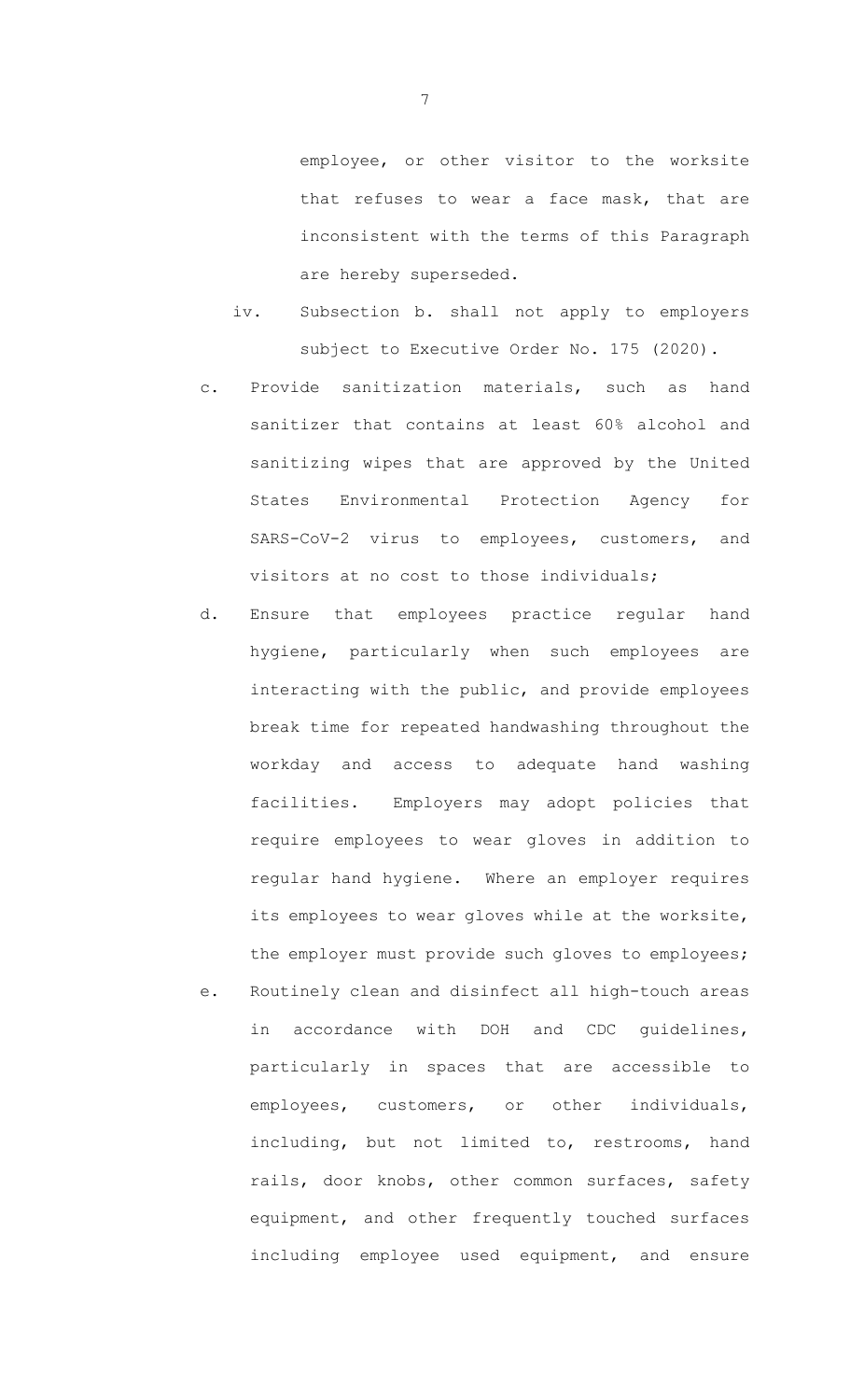cleaning procedures following a known or potential exposure are in compliance with CDC recommendations;

- f. Prior to each shift, conduct daily health checks of employees, such as temperature screenings, visual symptom checking, self-assessment checklists, and/or health questionnaires, consistent with CDC guidance, including latest CDC guidance regarding COVID-19 symptoms, consistent with the confidentiality requirements of the ADA, NJLAD and any other applicable laws, and consistent with any guidance from the Equal Employment Opportunity Commission ("EEOC") and the New Jersey Division on Civil Rights;
- g. Immediately separate and send home employees who appear to have symptoms, as defined by the CDC, consistent with COVID-19 illness upon arrival at work or who become sick during the day. Employers subject to the New Jersey Earned Sick Leave Law, New Jersey Family Leave Act, N.J.S.A. 34:11D-12 and/or federal leave laws must continue to follow the requirements of the law, including by allowing individuals to use accrued leave in the manner permitted by law and employer policy, when requiring employees to leave the workplace in accordance with the provisions of this subparagraph;
- h. Promptly notify all employees of any known exposure to COVID-19 at the worksite, consistent with the confidentiality requirements of the ADA and any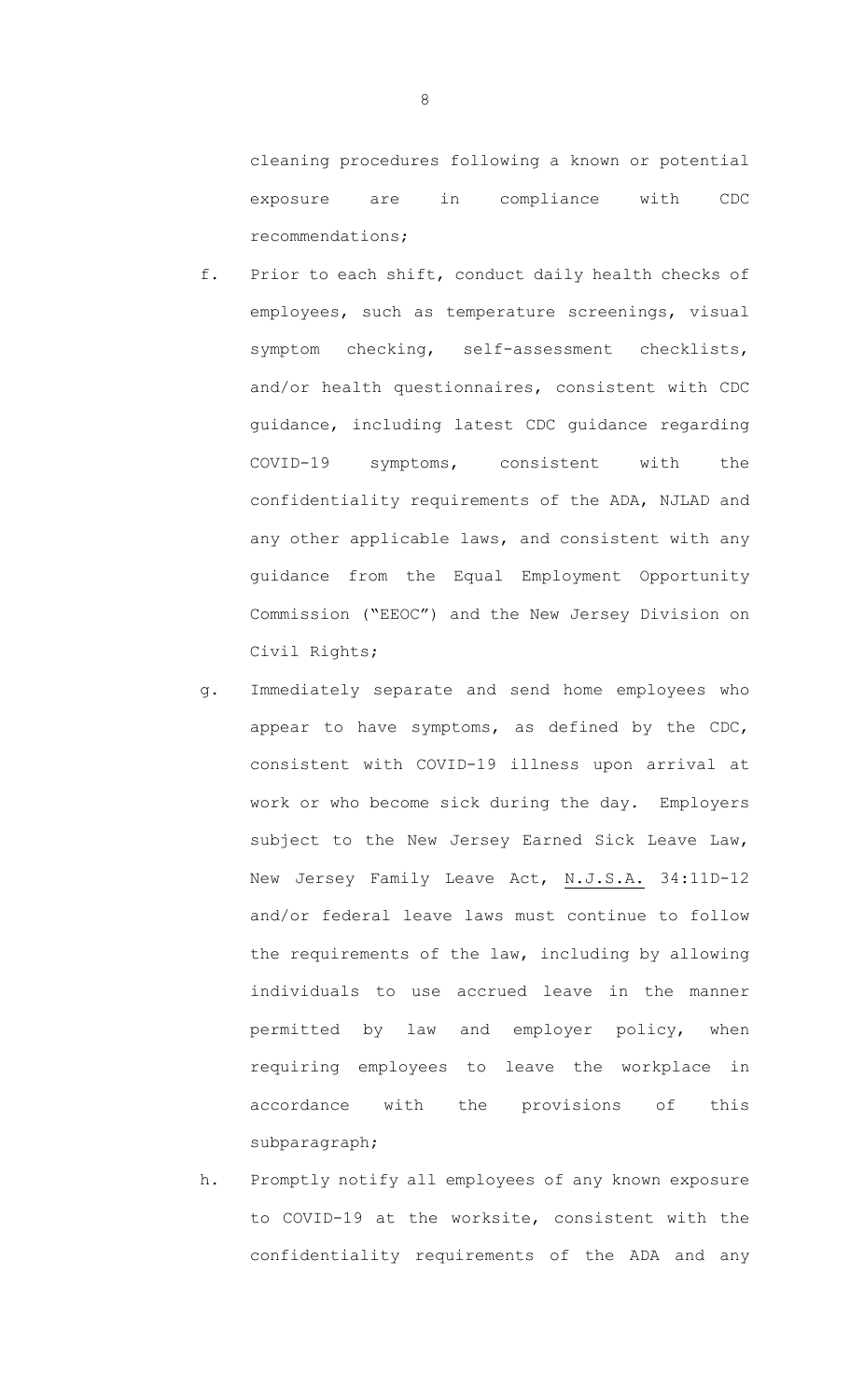other applicable laws, and consistent with guidance from the EEOC;

- i. Clean and disinfect the worksite in accordance with CDC guidelines when an employee at the site has been diagnosed with COVID-19 illness; and
- j. Continue to follow guidelines and directives issued by the New Jersey DOH, the CDC and the Occupational Safety and Health Administration, as applicable, for maintaining a clean, safe and healthy work environment.

2. The provisions included in Paragraph 1 do not apply when they interfere with the discharge of the operational duties of first responders, emergency management personnel, emergency dispatchers, health care personnel, public health personnel, court personnel, law enforcement and corrections personnel, hazardous materials responders, transit workers, child protection and child welfare personnel, housing and shelter personnel, military employees, and governmental employees engaged in emergency response activities.

3. Paragraph 1 does not apply to the United States government, or to religious institutions to the extent that application of the health and safety protocols would prohibit the free exercise of religion.

4. The Commissioner of the DOH, pursuant to her authority under the EHPA, N.J.S.A. 26:13-1 et seq., and in consultation with any applicable State agencies, is authorized to impose additional health and safety standards relevant to COVID-19 on employers. Nothing in this Order shall be construed to impair any other state agency's authority to impose additional health and safety standards pursuant to other laws or Executive Orders.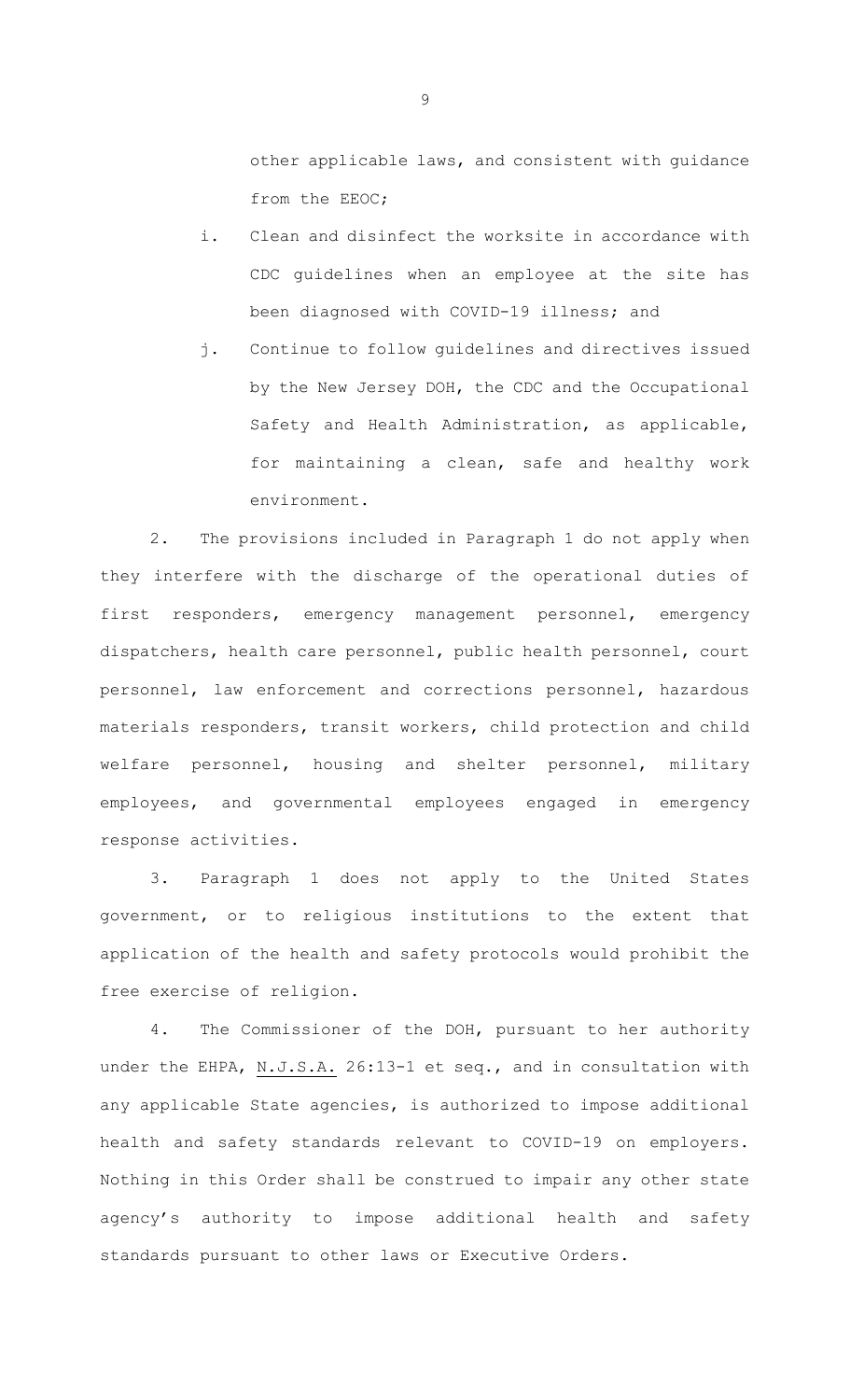5. The Commissioner of the Department of Labor and Workforce Development ("DOLWD"), in consultation with the Commissioner of the DOH, is hereby authorized to provide support for efforts to enforce the requirements outlined in Paragraph 1 of this Order through the following means:

- a. Establishing an intake mechanism to receive complaints from individuals working in the State that are subject to the COVID-19 specific health and safety protocols outlined in this Order. The Commissioner of the DOLWD shall, where applicable, coordinate with relevant licensing and/or regulating agencies or refer complaints to such agencies. Nothing in this Order shall require the intake mechanism to serve as the sole means for receiving or processing such complaints;
- b. Creating a process for consideration of such complaints, including, but not limited to, through the use of employee and employer interviews; and
- c. Coordinating with the Commissioner of the DOH and any other applicable State entity to establish a process to address such complaints and to raise potential deficiencies in compliance with the requirements outlined in Paragraph 1 with the employer. Such process shall, at minimum, provide employers with an opportunity to correct the alleged or confirmed deficiency.

Complaints received by employees working for employers subject to oversight by PEOSH shall be directed to PEOSH for consideration.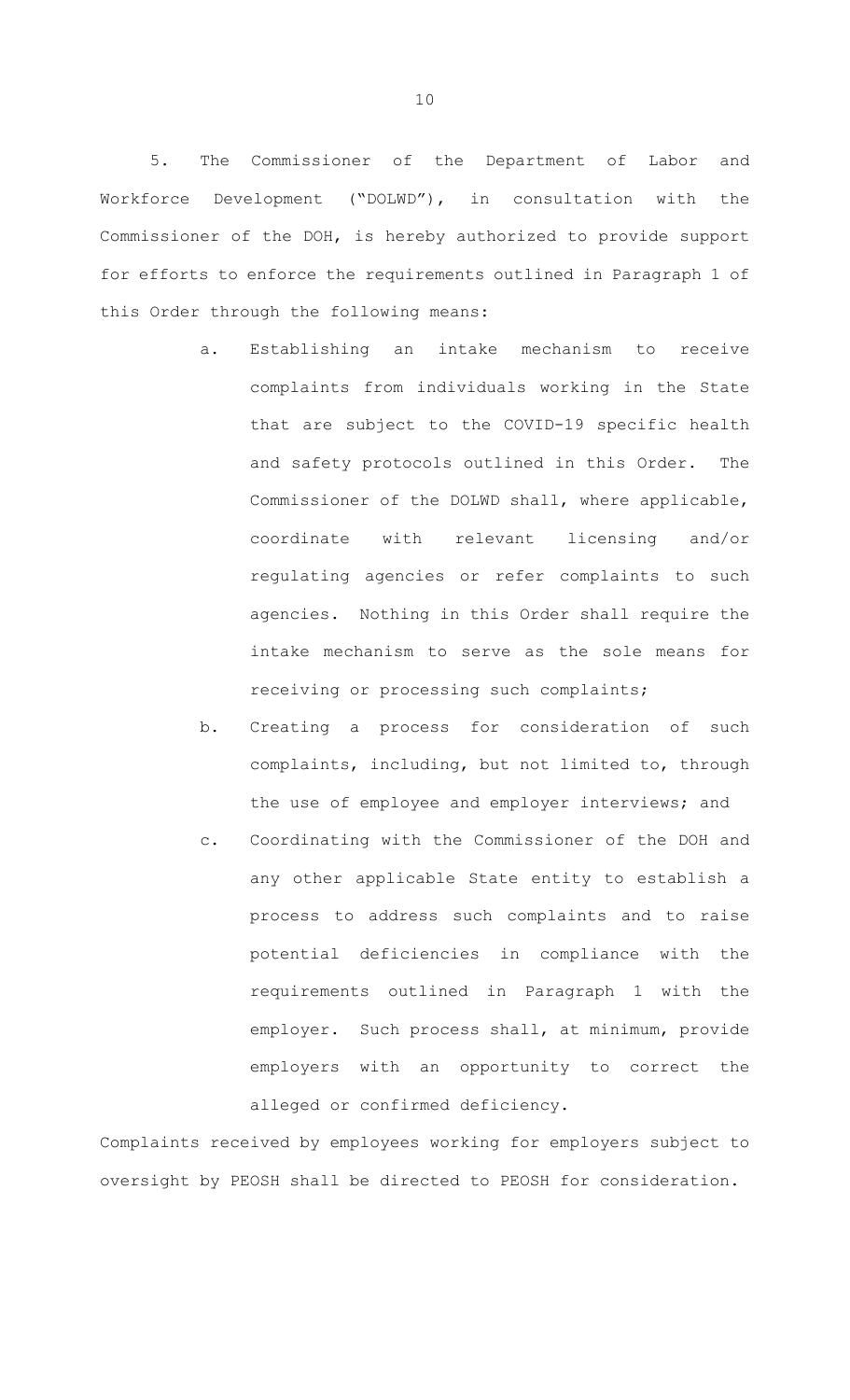6. The Commissioner of the DOH, pursuant to her authority under the EHPA, N.J.S.A. 26:13-1 et seq., in consultation with the Commissioner of the DOLWD, shall establish a process for investigation of complaints received pursuant to the intake mechanism outlined above, where necessary, including, for example, by performing workplace inspections and issuing subpoenas for information. The DOH shall enter into a memorandum of understanding with the DOLWD to provide assistance in the exercise of those powers and support for investigative efforts. The Commissioners of DOH and DOLWD shall, where necessary, coordinate with relevant federal and State agencies, including OSHA, during this process.

7. Where consistent, the requirements of this Order shall supplement the requirements outlined in any Executive Order, Administrative Order, or similar directive that apply to employers that have resumed operations prior to the effective date of this Order, including via Executive Orders Nos. 122, 125, 142, 145, 147, 149, 155, 157, 165, 175, 181 and 183 (2020). Where an already existing requirement is inconsistent with a requirement outlined in Paragraph 1 of this Order, the previously issued requirement shall continue to apply unless otherwise specified.

8. Paragraph 2, subsection (c) of Executive Order No. 142 (2020) is hereby rescinded.

9. The Commissioner of the DOLWD is hereby further directed to provide compliance and safety training for employers and employees, focused at least in part on the health and safety protocols listed in Paragraph 1, through the following means:

> a. Establish a program to fund workforce training partners to develop and deliver, including virtually, training to workers and employers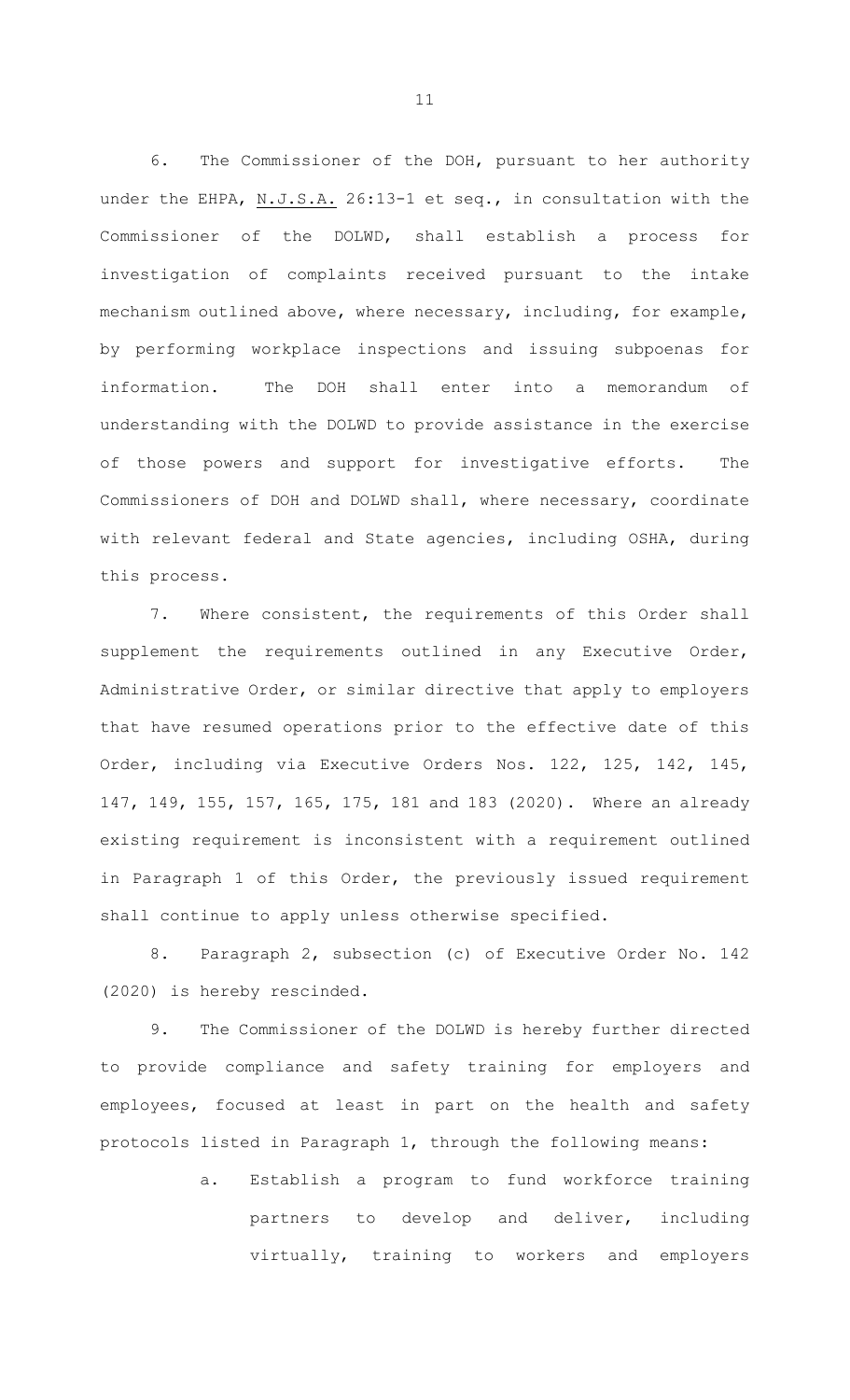throughout the State, subject to the availability of funding; and

b. Develop notices and informational materials to inform workers of their rights and employers of their obligations under this Order.

10. The State Director of Emergency Management, who is the Superintendent of State Police, shall have the discretion to make additions, amendments, clarifications, exceptions, and exclusions to the terms of this Order.

11. It shall be the duty of every person or entity in this State or doing business in this State and of the members of the governing body and every official, employee, or agent of every political subdivision in this State and of each member of all other governmental bodies, agencies, and authorities in this State of any nature whatsoever, to cooperate fully in all matters concerning this Order.

12. No municipality, county, or any other agency or political subdivision of this State shall enact or enforce any order, rule, regulation, ordinance, or resolution which will or might in any way conflict with any of the provisions of this Order, or which will or might in any way interfere with or impede its achievement.

13. Penalties for violations of this Order may be imposed under, among other statutes, N.J.S.A. App. A: 9-49 and -50. Any employer that fails to adhere to the protocols outlined in this Order or to any subsequent requirements issued by the Commissioner of the DOH is subject to, among other actions, closure by the Commissioner of the DOH pursuant to N.J.S.A. 26:13-8.